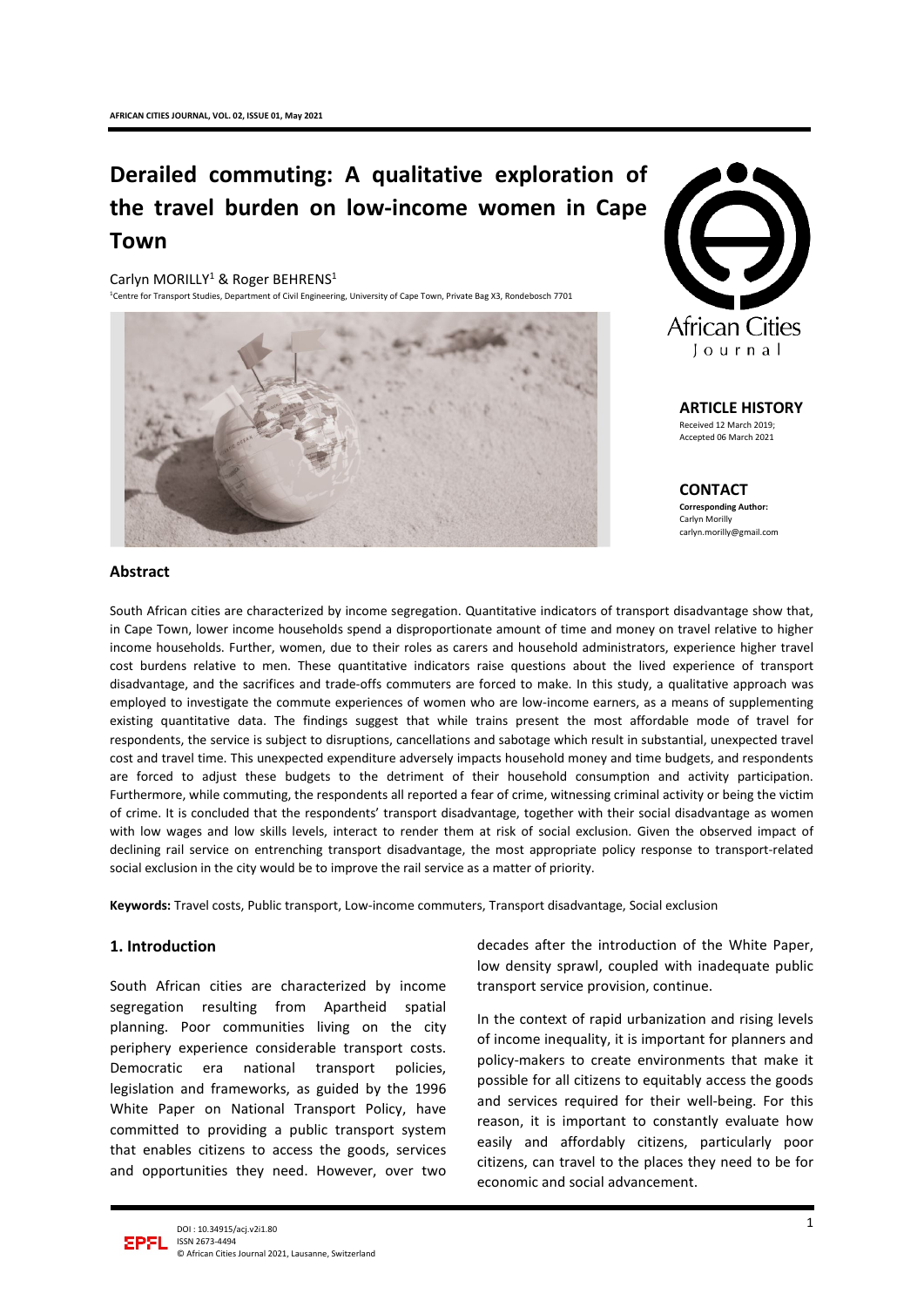To date, most investigations into the transport costs of South African commuters have focused on quantifying monetary and travel time costs (e.g. Aivinhenyo & Zuidgeest, 2019; Behrens & Venter 2006; Venter, 2011). While these quantitative data provide important policy and planning information, the understanding they generate of how these travel costs impact commuters' daily lives can be superficial and would be improved by supplementary qualitative insight.

This paper will present the findings of a qualitative study undertaken in Cape Town to explore the impacts of travel costs on the lives of low-income commuters, particularly women. The paper is divided into eight sections. The following section introduces the concepts of transport disadvantage and social exclusion. Section 3 describes Cape Town's public transport context. Section 4 reviews existing quantitative indicators of transport costs in the city. Sections 5 and 6 present the methods and findings of the qualitative study. Section 7 discusses the findings; highlighting the failure of the passenger rail service as a key contributor to the travel burden the respondents experience. Section 8 concludes with reflection on the insights into transport disadvantage and social exclusion in the city that the qualitative research provides.

# **2. Literature review: transport disadvantage and social exclusion**

While various definitions and measures of transport disadvantage have been developed, at the most basic level, transportation disadvantage refers to a compromised ability to access the places to which one wishes to travel (Lucas, 2012). This ability may be compromised by various factors, such as not having access to a private vehicle, not living within walking distance of reliable public transport services, not having enough money to make use of available public transport services, not using available transport services because of security fears, or not having credible information about transport service availability (Litman, 2003; Lucas, 2012; SEU, 2003).

Transport disadvantage is an important policy concern because of the role it plays in inducing social exclusion. The concepts of social exclusion and social inclusion are contested, yet most sources agree that it concerns the extent to which individuals are able to participate in various societal activities (Kamruzzaman et al; 2016). One of the more widely accepted definitions of social exclusion is by Levitas et al. (2007):

> *…the lack or denial of resources, rights, goods and services, and the inability to participate in the normal relationships and activities available to the majority of people in a society, whether in economic, social, cultural or political arenas. It affects both the quality of life of individuals and the equity and cohesion of society as a whole… (Levitas et al., 2007: 9).*

As a derived demand, travel allows us to fulfil the obligations that are required for our well-being and the well-being of our families. When the ability to participate in activities, or to fulfil obligations, is inhibited by an inability to move between spatiallysegregated activities, it can be argued that the experience of transport disadvantage has culminated into socially-exclusionary impacts. Figure 1 illustrates Lucas' (2012) interpretation of the relationship between transport disadvantage, social disadvantage and social exclusion. Friman et al., (2017) note further that commute satisfaction, in terms of travel mode and travel time, is related to emotional wellbeing, which in turn impacts on life satisfaction. The links between transport disadvantage, social exclusion and subjective well-being have been well documented in the literature (see Church, Frost, & Sullivan, 2000; Currie & Stanley, 2007; Currie et al., 2009; Delbosc & Currie, 2011; Lucas, 2011; Lucas, 2012; Porter, 2014; Stanley, et al., 2011; Uteng, 2009).

In bringing together the concepts of transport disadvantage and social exclusion, the concept of transport-related social exclusion (TRSE) has emerged in the literature to identify:

> *…the process whereby people are prevented from participating in the economic, political and social life of the community because of reduced accessibility to opportunities, services and social networks, due in whole or part to insufficient mobility in a society and environment built around the assumption of high mobility (Kenyon et al., 2002: 210).*

Analyzing the lived experiences of affected population groups facilitates a recognition of the social consequences of transport disadvantage (Lucas, 2012). Exploring how affected individuals experience social exclusion and transport disadvantage, and the links between the two, can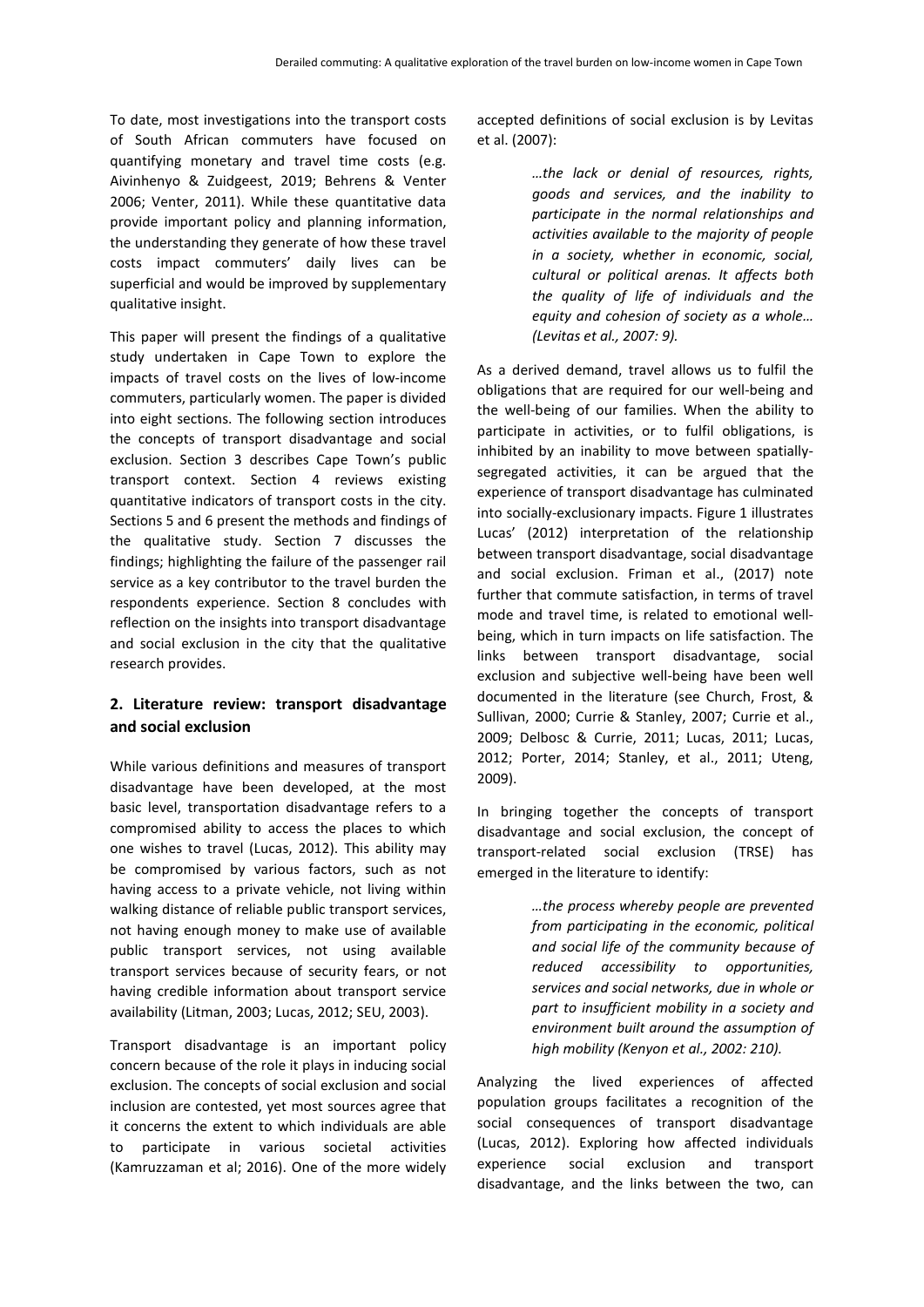assist transport planners and policymakers in designing transport policy and public transport

provision that supports social development.



Figure 1. The relationship between transport disadvantage and social exclusion (Source: Lucas, 2012:107)

Effective and affordable public transport services can enable participation in the activities that are important for subjective well-being, such as employment, healthcare and social activities (Ettema et al, 2010; Lucas, 2012; Lucas et al., 2016; Xia et al., 2016). To this end, the United Kingdom has led the way in terms of transport-related social exclusion research within the context of developed world cities (Social Exclusion Unit, 2003). While some studies have investigated the links between transport, social inclusion and their impacts in a developing world context (Bryceson and Howe, 1993; Bryceson, 2009; Mahapa and Mashiri, 2001; McCray, 2004; Porter 2002; Porter et al., 2013; Potgieter et al., 2006; Thaddeus and Maine, 1994; Venter et al., 2007), they focus mainly on transport disadvantage and its impacts within rural areas. Most of these studies concentrate on the transport disadvantage experienced by women, given their position as the more time- and income-constrained gender.

The above studies conclude that the spatial segregation of activities that are important for subjective well-being, coupled with restricted transport access to these activities, can result in socially-exclusionary impacts. To address the risk of transport-related social exclusion, it is thus important to address the transport disadvantage and social disadvantage that underpin it. Quantitative monetary and time indicators of transport cost, while providing valuable tools for monitoring levels of transport disadvantage, are unable to provide an authentic understanding of how transport disadvantage manifests in the lives of commuters.

## **3. Contextual background: public transport in Cape Town**

The city of Cape Town, like other South African cities, is unique in its urban form in that it was historically designed to support racial segregation and to exclude the 'non-white' population from many economic and social opportunities and services (Behrens and Wilkinson, 2003). This resulted in poor levels of transport access for most of the population.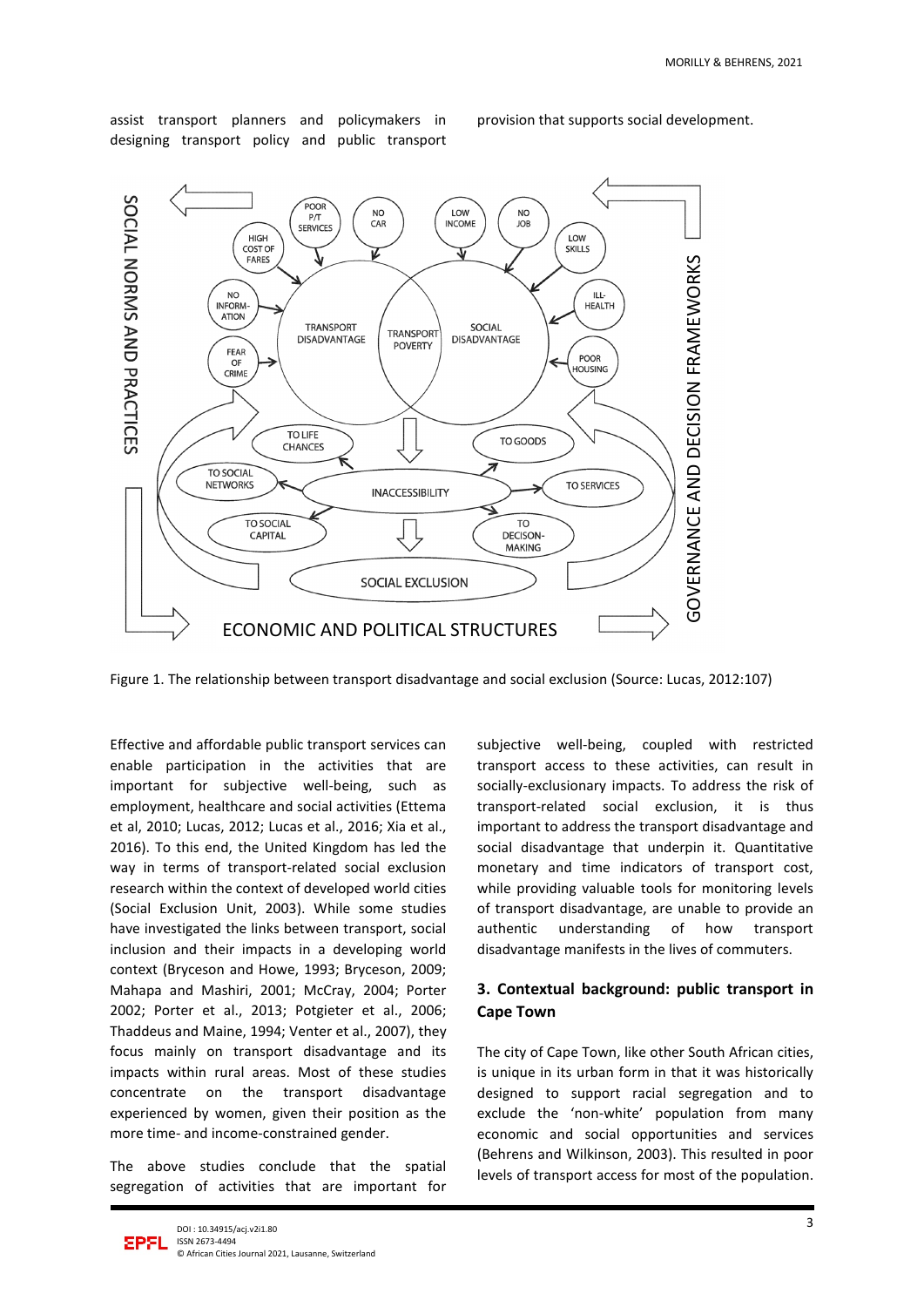While democratic era spatial and transport policy and planning have sought to better integrate landuse and transport for improved access, as noted earlier, low-density urban sprawl has persisted alongside poor public transport service provision.

Public transport services in Cape Town consist of passenger rail, bus rapid transit, conventional bus and minibus-taxis. The rail and bus services offer scheduled, subsidized services, while the minibustaxis offer an unscheduled, unsubsidized and weakly regulated service. Due to their weak regulation and demand-responsive nature, minibus-taxis can service new passenger demand quicker than the other public transport modes, albeit typically at a higher (unsubsidized) fare. Due to its market structure, the minibus-taxi industry is subject to violent competition and poor safety standards, which often renders the quality of service poor. According to the 2013 National Household Travel Survey (NHTS), 12%

of Cape Town households reported reckless driving by minibus-taxi drivers as their most important transport-related problem, followed by crime (11%) and congestion (8%) (Statistics South Africa, 2014a).

The same NHTS of 2013 also showed that, despite their high fare relative to other public transport modes, minibus-taxis were the most prevalent mode of public transport (45%), followed by trains (32%) and buses (24%) (Statistics South Africa, 2014a). In terms of fares, passenger rail provides the most affordable public transport service. Figure 2 illustrates that amongst the low-income group (≤ ZAR3,200 [USD325]/month), walking (33%) and public transport (44%) mode use is considerably higher than in higher income bands. In comparison, in the high-income group (≥ ZAR51,201 [USD5,176]/month) walking accounts for 7% of modal share, and public transport 8%.



Figure 2. Main mode share for work and education trips, by household income (Data source: Cape Town Household Travel Survey, 2013, n=22,332 households)

Phase 1 of Cape Town's bus rapid transit service, MyCiTi, was launched in 2010 to advance plans for an integrated public transport network in the city. Since its inception, the service has faced many challenges and the roll out of subsequent phases face significant barriers and delays. Figure 2 indicates that, at least in the initial years, the service has catered mainly to middle-income passengers.

Figure 3 compares available secondary data (from the past decade) on network-wide public transport

passenger satisfaction in Cape Town. The chart reveals that, except for MyCiTi bus services, mean passenger satisfaction ratings cluster around the mid-point of a Likert scale. Conventional bus services have performed better than train and minibus-taxi services, with train and minibus-taxi services recording the greatest number of negative service attribute ratings (i.e. Likert values of >3 on a 5-point scale).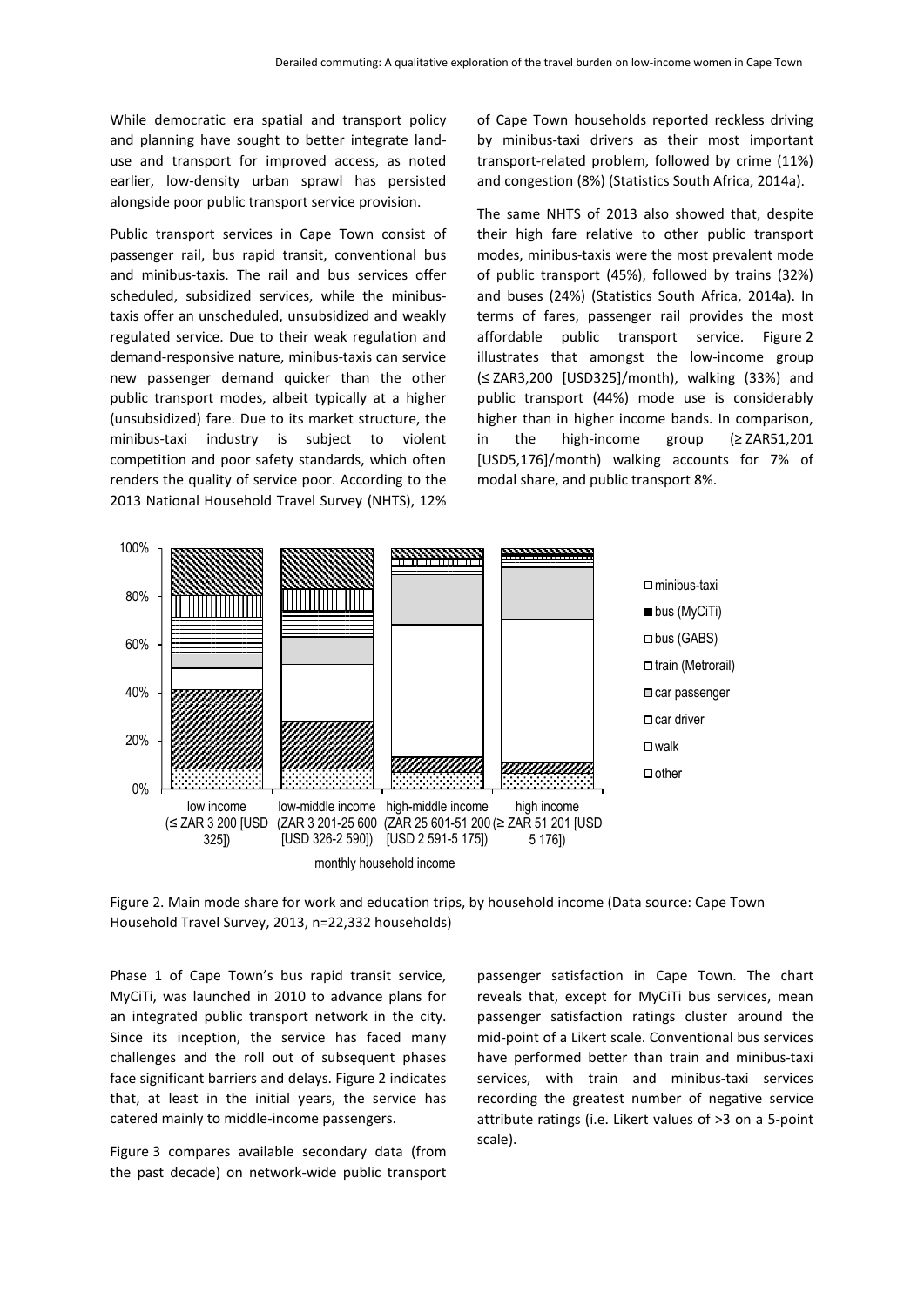

Notes: 1) The service attributes presented in the chart are only those common to the various satisfaction surveys. When a service attribute is missing, this is because that attribute was not included in the survey. The unweighted means  $(\mu)$  are calculated from all service attributes in the source data, not from the attributes included in the chart. 2) Service attributes included: route availability; trip time; station/stop/rank security; vehicle cleanliness; comfort; vehicle security; vehicle overloading; crash safety; peak waiting time; off-peak waiting time; service punctuality; fare affordability; payment medium; station/stop/rank cleanliness; rank facilities/toilets; vehicle reliability; passenger information; driver customer relations; and driver compliance. 3) Likert scale: from 'strongly agree', 'agree', 'neutral/uncertain', 'disagree' to 'strongly disagree' with service attribute statements.

Figure 3. Comparative passenger satisfaction rating data, by public transport mode (2009-2017) (Data source: Behrens et al, 2018)

# **4. Quantitative indicators of transport disadvantage in Cape Town**

Various studies in Cape Town have measured or estimated the extent of transport disadvantage through an analysis of transport-related costs across income groups. Most attention in this quantitative analysis has been given to monetary cost and time spent travelling.

With respect to monetary costs, empirically measured travel expenditure in the 2013 Cape Town Household Travel Survey found that low-income households spend 27% of monthly income on commuting by public transport (see figure 4), compared to 6% and 1% for the low-middle and high-middle income groups respectively (Aivinhenyo & Zuidgeest, 2019). The accepted desired maximum household expenditure on transport in both South

African and international policy is 10% (Department of Transport, 1996).

Noting that much of the low-income population group (≤ ZAR3,200 [USD325]/month) resides in areas located between 45-70 km from work opportunities, the City of Cape Town's Transport Development Index (TDI) imputes, given a notional household activity schedule based on full participation in the economy, that the mean direct transport cost for this group would account for 45% of monthly household income (City of Cape Town, 2015a). Other notable results of the TDI include: 95% of the public transport users fall into the low- and low-medium income groups (≤ ZAR25,600 [USD2,590]/month); and the highest priority cost for low-income households is the direct cost of public transport. (City of Cape Town, 2015a).

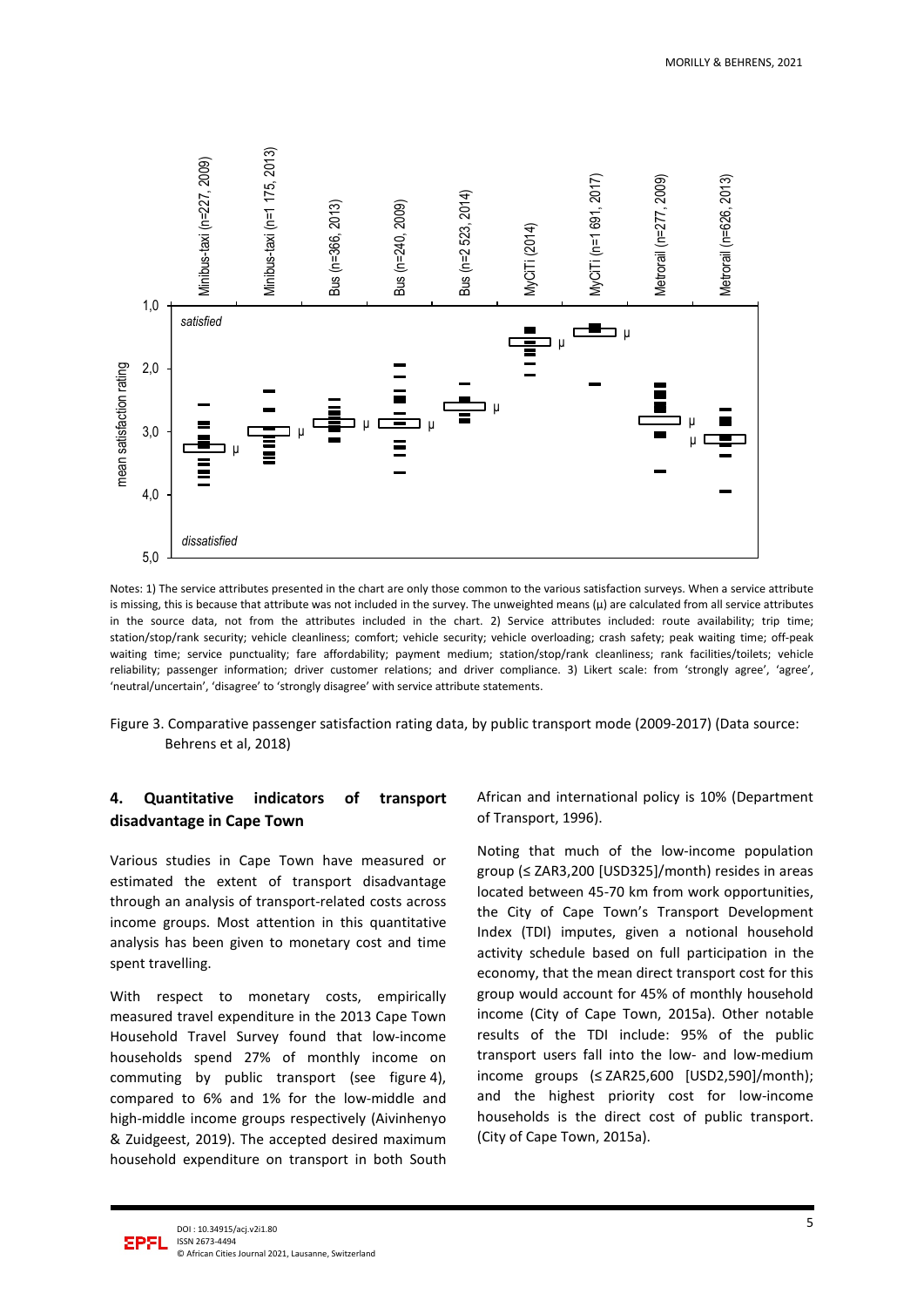With respect to time spent travelling (including walking access and egress times), the 2013 Cape Town Household Travel Survey found that lowincome households spend 60 minutes/day commuting to work on average (see figure 4), compared to 52 minutes and 47 minutes for the lowmiddle and high-middle income groups respectively (Aivinhenyo & Zuidgeest, 2019). The poorest income group in the city spends 29% more time commuting than the wealthiest income group, on average. Higher relative expenditure on transport, and longer travel times, inevitably result in less trip-making amongst low-income households: 59% of lowincome persons recorded not making a trip on the survey day, compared to 32% of high-income persons (see figure 4).



Figure 4. Monthly public transport expenditure, trip-making and commute time, by household income (Data sources: Cape Town Household Travel Survey, 2013, n=22,332 households; Aivinhenyo & Zuidgeest, 2019)

The 2015 review of Cape Town's statutory Integrated Transport Plan (ITP) confirms the challenges faced by the city's urban poor:

> *The poorest households – predominantly Black African – live on the outskirts of the city, located furthest away from potential employment and income-earning opportunities. They are the least able to afford the costs of urban sprawl, but have to commute long distances and at times use public transport modes that are currently not optimally integrated. Black African and Coloured commuters commonly travel between 50 minutes to 75 minutes to get from their homes to places of employment. In contrast, White commuters – who mostly travel by private car – are most likely to travel for less than 15 minutes up to a maximum of 30 minutes (City of Cape Town, 2015b: 116).*

The 2013 NHTS also provides data on vehicle ownership and driving licenses. Fifty-four percent of households in the city reported owning a vehicle, with 0.27 cars/household in the low-income group compared to 0.84 cars/household for the population as a whole. In the high-income group, 94% of households had at least one driver's licence, whereas in low-income households this value was 31%. The 2013 NHTS data indicated that in Cape Town only 41% of females have been issued a driver licence (Statistics South Africa, 2014b).

These quantitative indicators highlight the transport disadvantage of the poor and the peripheral 'nonwhite' population, and can provide invaluable inputs when formulating policies. What is less clear from these indicators, however, is how transport disadvantage manifests in the daily lives of individuals and how it impacts upon their well-being and economic and social prospects (i.e. their social exclusion). It is to this matter that the paper now turns (through an explanation of research method in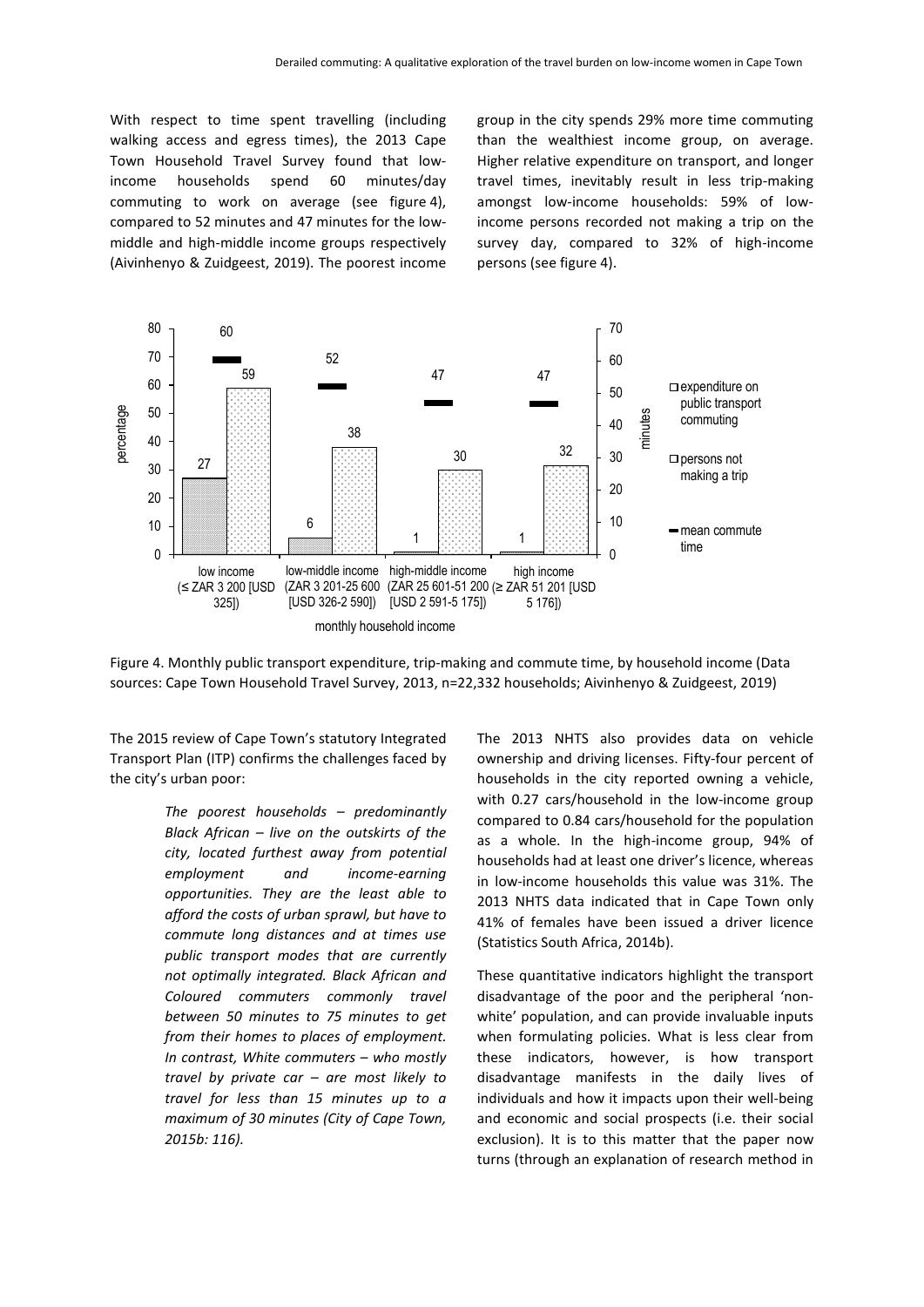section 5, and a presentation of research findings in section 6).

#### **5. Method**

Quantitative indicators of transport disadvantage show that, in Cape Town, low-income households are captive to public transport services, and spend a disproportionate amount of time and money on travel relative to wealthier households. Due to their roles as carers and household administrators, it is posited that women experience higher travel cost burdens relative to men. These quantitative indicators raise questions about the sacrifices and trade-offs low-income female commuters are forced to make, and how they manage their travel times and travel costs.

To develop insight into the impacts of transport disadvantage on social exclusion, and into the lived experiences of poor women captive to public transport services in Cape Town, a qualitative study was undertaken. Respondent selection criteria were formulated from literature review findings, and the Lucas (2012) model of the factors contributing to social and transport disadvantage in particular (see Figure 1). Thus, to be selected, respondents needed to: be women; be part of a low-income household; and reside far from employment opportunities. As a proxy for household income, employment type was used to determine eligibility. Subject recruitment focused on lower-paying occupations including cleaning staff, security staff, and messengers. Since the respondent may belong to a household in which there reside other higher income earners, respondent selection was restricted to respondents from non-vehicle-owning households, as a further proxy for household income. To meet the residential location criterion, subject recruitment focused on workers in the central business district of Cape Town with long daily commutes.

Through a process of quota sampling, coupled with the snowballing technique, seven women, who are low-income earners and reside relatively far from their place of employment, were interviewed, to gain an authentic understanding of the lived experience of their commute. Using open-ended, face-to-face interviews, respondents were asked about their commute experiences, their commute costs in terms of time and money, and how these commute costs had been met. Using an extensive thematic analysis of verbatim transcripts, key themes were identified. The key themes came across strongly in all

interviews, and saturation was attained quickly with a small sample.

## **6. Findings**

The key thematic findings are summarised below and supported by a selection of illustrative quotes that aim to provide authentic and persuasive insight into the struggles faced by the respondents.

## **6.1. Unexpected expenditure and household cutbacks**

Unexpected expenditure is a theme that came across overwhelmingly in all respondent interviews. All respondents reported that disruptions to passenger rail services resulted in them experiencing additional, unexpected and unplanned-for monetary travel expenditure. Train cancellations were reported as a concern by all respondents. When a train is cancelled, commuters are notified that they must make use of alternative transportation. Respondents reported that in these instances, either a bus or minibus-taxi must be used, both of which are more expensive than passenger rail. While the cost of a passenger rail trip may average ZAR5.00 per trip, the bus or minibus-taxi trip can cost up to five times this amount.

> *"…when the trains are a mix up then you have to have extra money, you see? Because if I take a taxi out of Cape Town, I have to take a taxi to Bellville, from Bellville to Eerste River, from Eerste River station to my house. Its R10 to Bellville, R10 to Eerste River and R8 home..."* (Respondent 1, Travels 40km to work)

Importantly, respondents noted that the additional cost of finding alternative transport was not budgeted for. This was reported as very difficult for the respondents to manage because they had budgeted for and paid for a monthly passenger rail ticket that they were unable to use. Because of such unexpected expenditure, most respondents reported having to borrow money to commute to work. One respondent added that while she does borrow money from her neighbour for her commuting costs, sometimes she would rather call in sick and forfeit her income for the day than borrow more money because of what people would say about her.

Having to find alternative transportation when passenger rail services are disrupted is difficult for

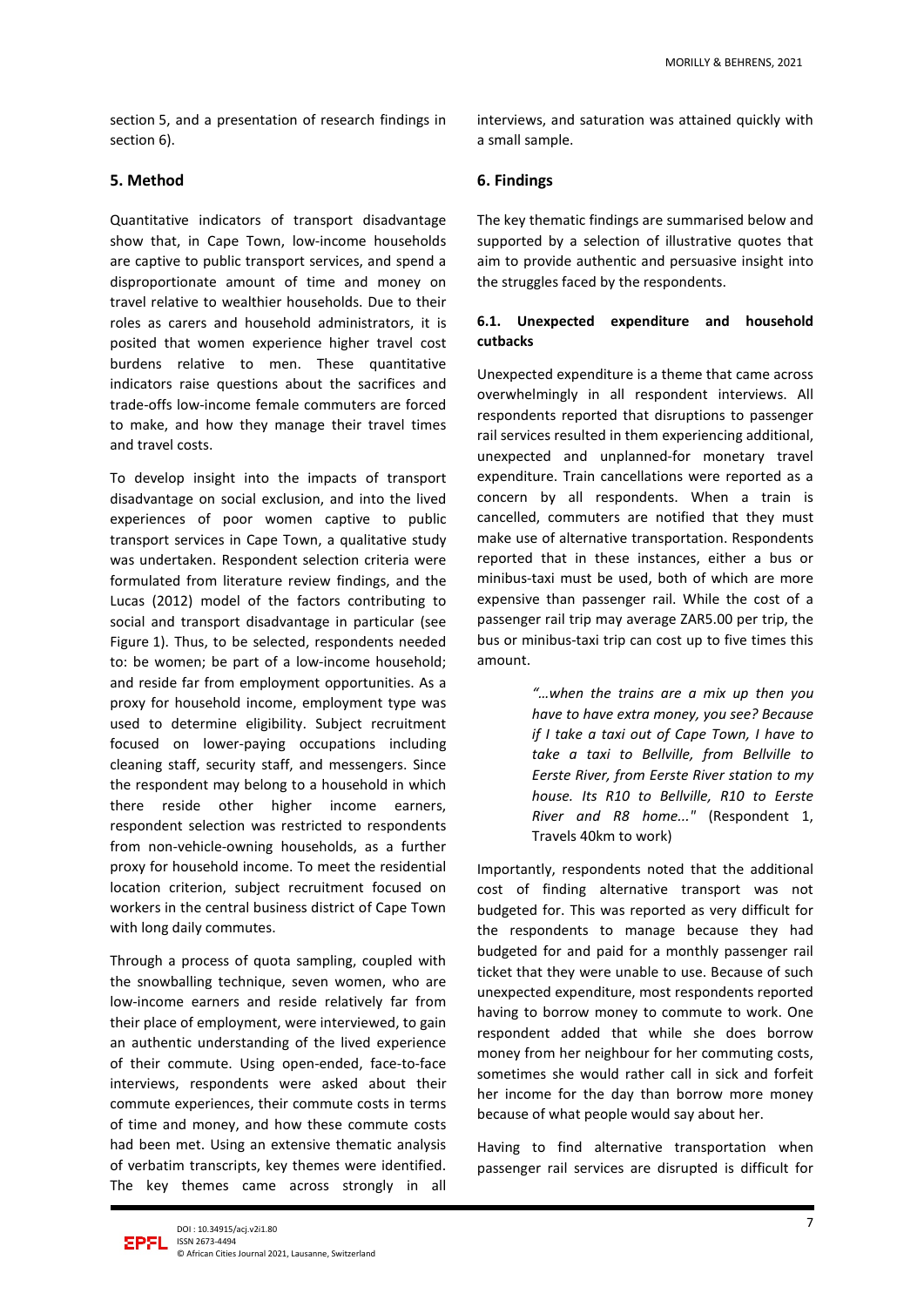the respondents. Most respondents suggested that the monthly rail ticket is easily budgeted for, but the unexpected expenditure, as outlined above, requires them to make economic trade-offs.

> *"I feel bad because it's out of my budget and I don't save. Because I keep money so that I can have money till the end of the month but I can't keep it because I'm going to have to take it for transport."* (Respondent 2, Mother of 3, works 12 hours per day)

> *"…you have to give out money that's not included in your budget, and then you have to go borrow money. That's not in your budget but you have no choice, you must go borrow. You can't walk to work. And you can't just ask anyone for money or a lift."*  (Respondent 1, 41-year old mother of 3)

Many respondents reported that the unexpected expenditure on alternative transport makes household cutbacks necessary. Other respondents reported having to cut back on other essential household items.

> *"…A woman normally keeps money for the month for bread and milk and stuff like that, then I have to take from that money."*  (Respondent 1, 41-year old mother of 3)

One respondent added that since encountering increased instances of unexpected expenditure on alternative transport, she has been unable to manage her budget as efficiently as she used to. She previously tried to save money by purchasing products in bulk at a lower cost, but she is now forced to purchase smaller quantities at convenience store prices. When asked how respondents make decisions about household cutbacks, most noted that they first ensure that their children are taken care of (i.e. cut back on things they need before cutting back on things their children need).

> *"The kids are more important, but for my things, the things that are going to help me, I can cancel…No, I don't let my children suffer or get hungry."* (Respondent 3)

#### **6.2. Unexpected time and personal obligations**

All respondents reported that rail service disruption increases their journey times significantly. This additional travel time is also unplanned for. While national policy suggests commute times should not exceed one hour in each direction, the mean

commute time for respondents was reported as 1 hour and 40 minutes in each direction, totalling over 3 hours of travelling per day. Strikingly, the average waking time for respondents was reported at 03h30. Respondents stated that it is important that they reach the rail station as early as possible to board the first train of the morning, which is deemed the most reliable.

One respondent reported that while she had previously enjoyed travelling to work on the train, recent incidences of delays and cancellations have made the experience an unpleasant and unsafe one. She describes waiting over an hour for a train only for the train to arrive over-crowded and she was unable to get in. She stated that she would not consider boarding an over-crowded train because her friend had previously been injured after trying to board an over-crowded train in her desperation to get to work on time.

Another common issue noted was that when trains depart from the station on time, service disruptions may result in the train stopping for long periods, sometimes hours, between stations. These unexpected time delays increased the cost of time away from families.

> *"I'm feeling bad… I'm always angry, angry, angry… [about getting home that time] …and I know that I still have lots of work to do at home."* (29-year-old mother of 2)

> *"… it's very hurting because I'm not gonna see my children and I have to do all that work, so I'm gonna sleep past ten and I have to wake up at three o'clock again, you see. So, it's really hurt…sometimes I miss cooking because it's too late to cook and my kids have to eat instant porridge or corn flakes, or they have to sleep with bread."*  (Respondent 7, 26-year-old single mother)

One respondent reported feeling bad when arriving home to a sleeping child. Respondents reported often not getting home in time to assist their children with homework.

> *"…then I have to ask them, please do your own [homework], I'm tired and late. And they don't understand this…it's sad because you think to yourself, 'Did the child do the right job?' Then you don't know as a parent."* (Respondent 1, Mother of 3)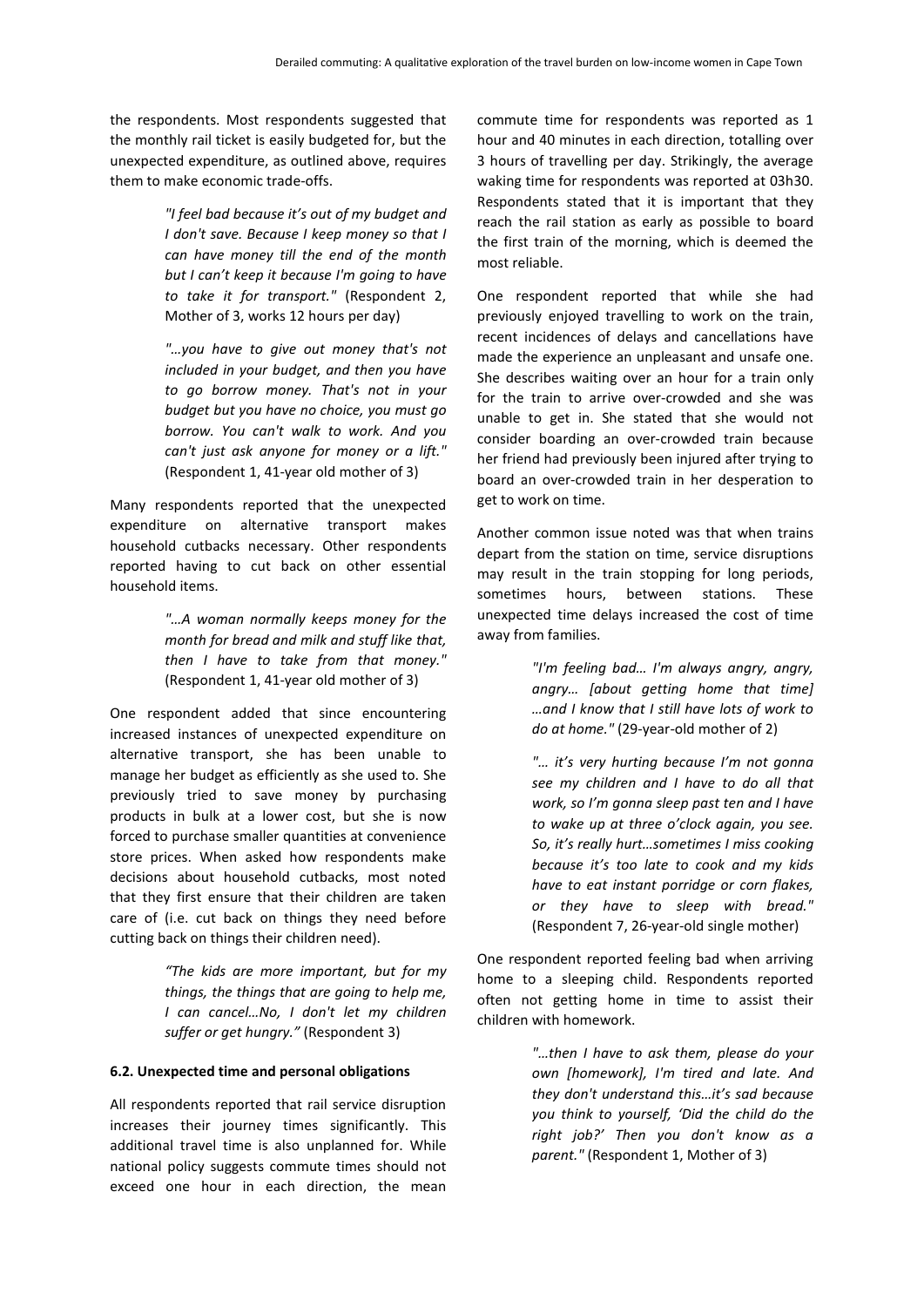One 26-year old mother noted that she is only able to assist her daughter with homework on the days that she is off from work. Another respondent reported not being able to attend her child's school meeting because of disruptions to service. She recalled that her child felt upset and concerned about the impression that this would leave on the teacher.

> *"… there [were] two times that the train was standing between the lines and I [missed] the kids' school meetings…the kids [were] upset because they were thinking that the teacher would say 'your parents don't even take an interest in your school work."*  (Respondent 1, 41year old mother of 3)

One respondent relayed an instance in which she was unable to get to her family in a medical emergency due to the passenger rail disruptions. She had been at work when she received an urgent phone call from a relative.

> *"…so, I had to cancel that, and she's younger than me, so she wanted me to go to help but I didn't because its off, the transport…I was feeling bad man, bad, bad, because maybe I was the only person she could call."* (Respondent 3)

Respondents typically report having to ask others for assistance due to the times that they leave for work and return home from work. One mother reported having to take her children to the neighbour's house at 04h30 while the children are still asleep.

> *"the first thing is to bath myself and then I must prepare the lunches for the kids and I must take them to the neighbour so that she can take them to school, you see, because I'm leaving the house half past 4 and that time they still need to sleep."* (Respondent 3, 29-year old mother of 2)

#### **6.3. Employment and earnings**

Respondents, particularly those employed on a contract basis, stated that disruptions to passenger rail services impact on their earnings by causing them to arrive late for work or by causing them to forfeit income.

> *"…it affects me badly my dear, because I don't like to be late at work, because when I'm coming to work, I'm coming to relieve the night shift, those people expect to go*

*home so they can get rest, you see?"*  (Respondent 2, Mother of 3, Philippi)

One respondent noted her frustration at having to offer the same excuse every day to her supervisor and added that continually arriving late for work puts her in danger of receiving a written warning from her employer.

> *"It's a notice, a signed notice, because I can't be late every day. The excuse is late, late, and late, it's the train, it's the train, and it's the train. I can't."* (Respondent 4, travels 35 km to work)

To avoid receiving a written warning, she would rather call in sick and forfeit her income for that day. She reported feeling anxious at home when having to call in sick due to the forfeited income.

> *"I'm lie to job if I don't have the money, example, if there's no train and I don't have the money to go back, I'm lie, I say I'm sick. My supervisor call someone relieve me... I'm not feel okay because if I stay at home…I'm stress about that day short money because they deduct that money from me...I'm not pay, my darling."* (Respondent 4)

The contract nature of the work that some respondents engage in is offered on a first-comefirst-served basis

#### **6.4. Exposure to criminal activity**

All respondents reported experiencing fear of crime on their commute to or from work, or being the victim of, or witness to, criminal activity. This highlights a serious issue in terms of the safety of women in society. Safety concerns were reported as most prominent in the early morning when respondents must leave their homes while it is still dark and walk to their connecting mode of travel. Respondents reported feeling exposed and vulnerable to criminal activity as pedestrians. One respondent who resides in a neighbourhood plagued by gangsterism reported having to plan her pedestrian route carefully to avoid dangerous locations.

Respondents told their stories of being robbed and verbally assaulted while commuting to work. One respondent reported being particularly traumatized after being robbed by a man on her commute. She added that the thought of it still made her angry. Her train ticket was stolen in the process and she could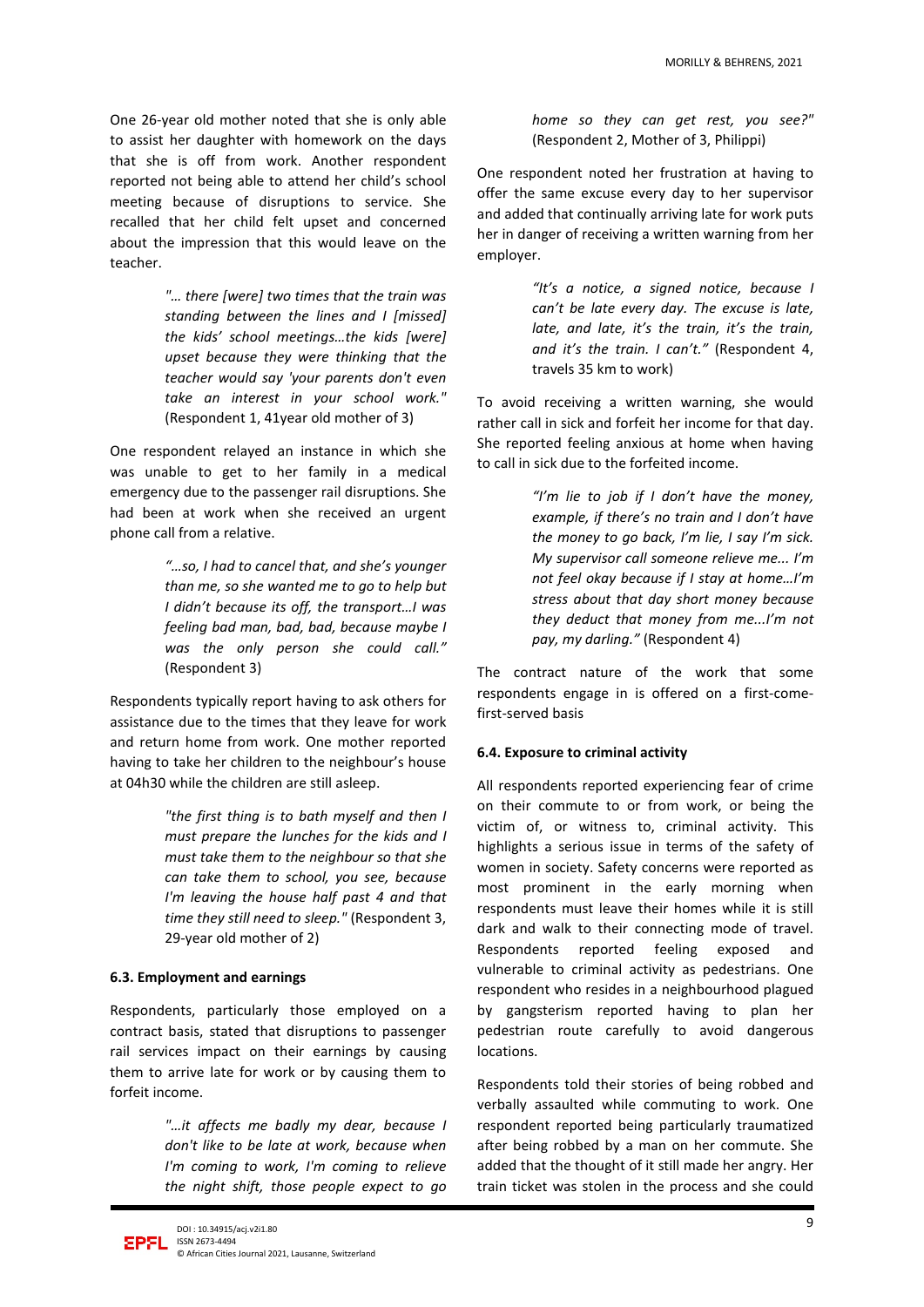not afford to purchase another one. Another respondent reported being robbed by a man yielding a knife. She stated that it took her a very long time to deal with what had happened. She described the experience as the worst she had ever had.

> *"That was the baddest feeling I ever had…he came straight to me with a knife and he said, 'give me your bag and your phone,' I didn't think twice, I just gave it…that was the baddest feeling, I never was afraid like that…I was so scared. It took time to get over that..."* (Mother of 3, travels 40km to work)

Another respondent reported even having her shoes and work name tag stolen on her commute. She relayed having to walk home barefoot and then having to report the incident at the police station. Not only did she forfeit her income that day, she had to pay to replace her work name tag and her cell phone.

> *"…They did robbed me last month. They even take my shoes, my uniform shoes...They didn't hurt me because I give them my stuff. They hurt you if you don't wanna give them your stuff. I give them my stuff and I have to go back home with my feet because there's no transport by that time. I went from the station until past five o clock when it's earlier, I went back home and to the police station to open a case... I was hurt because they took my shoes and my phone; they even took my work name tag. I had to get a new one and this one costs R75.00...I had to pay for it…its very painful, my dear..."* (Respondent 7, single mother)

Because of their previous experiences and the environments through which they travel, all respondents reported feeling scared at some point on their commute.

> *"Just every day you have that fear, you can get robbed, you can get raped, you can get killed, you don't know...people they take chances if you are a lady."* (Respondent 7, 26-year-old single mother)

Unexpected travel time delays impose a safety cost in that when respondents arrive in their home neighbourhood too late, they are exposed to security risks because there are no longer minibus-taxi distributor services operating at that time. One respondent reported having to walk through a dangerous area late at night and mitigating risk by walking in a group.

#### **7. Discussion**

Most of the difficulties experienced by respondents on their commute to and from work stemmed from disruptions to passenger rail services, and thus telling the story of the respondents' commute experience is, in essence, telling the story of the failure of the passenger rail service. The causes of the decline in the public monopoly passenger rail system in recent years are complex, ranging from: a prolonged period of underinvestment by the national government; multiple arson attacks on rolling stock; theft of cabling and other equipment; and allegations of mismanagement and corruption.

Despite a growing urban population, the rail operator (Metrorail) has been losing patronage at an alarming rate. Ridership has roughly halved in five years: daily passenger boardings declined from 675,706 in 2000 to an estimated 360,000 in 2017 (see figure 5). This decline is clearly linked to decreased operating capacity. The fleet of running train sets has decreased from 82 in 2016 to ~42 in 2018, with a minimum of 88 trainsets required to operate the city network. As a result, daily service cancellations are high, and on-time arrival rates are low (reported as 11% and 43% at the end of 2017 respectively) (City of Cape Town, 2018).

All respondents reported being captive to passenger rail because it offered the most affordable means of travelling to work. As such, the state of the passenger rail service is critical to the lives of many low-income commuters. Most respondents noted deterioration in the rail service and recalled a time when commuting on the train was not as bad as it is now.

A cross-cutting theme that emerged strongly is experience of train cancellations and (departure and mid-journey) delays. While these incidences have become a norm for news and traffic reporters, the frustration and stress that it places on commuters is rarely reported. One respondent noted the anger that she and fellow commuters feel when informed that their transport home has been cancelled and that they are left to find their own way home. Half of the respondents noted that in previous years, train cancellations were not as devastating since Metrorail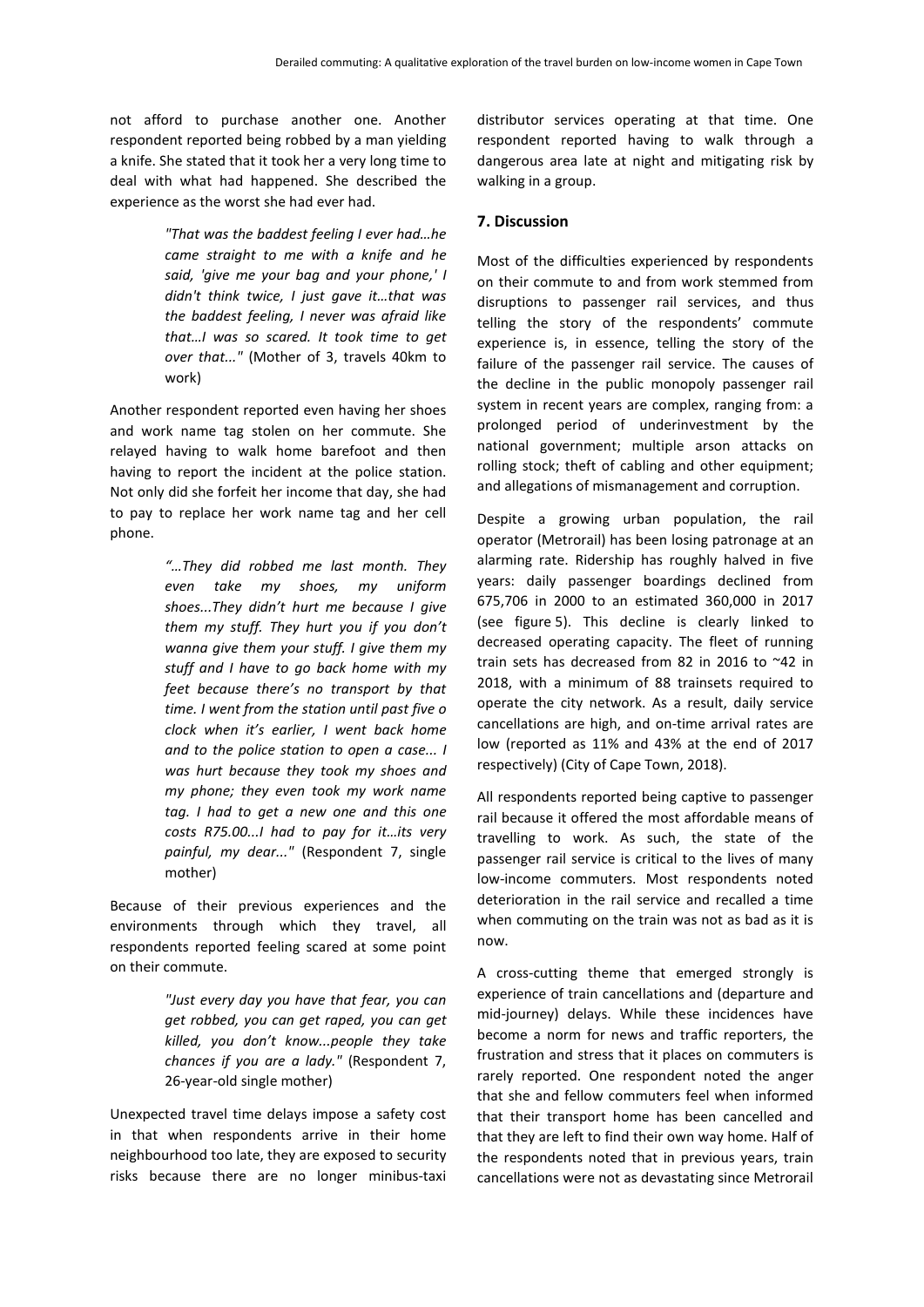arranged alternative transportation. Customers could use their valid rail ticket to access Golden Arrow buses at no additional cost. Another respondent noted the poor timing of communication received from Metrorail when notifying commuters of disruptions to service. She added that if she is informed well ahead of time it would be easier for her to make alternative arrangements.



Figure 5.Daily passenger boardings and running trains sets, by year (Data sources: Comprehensive Integrated Transport Plan 2018-2023)

Respondents also reported experiencing severe overcrowding on trains. Some brave the crowded trains and the related safety hazards for fear of arriving late for work, but it was reported to be an unpleasant transit experience.

Other themes that emerged related to the impact of the additional time and cost burdens; particularly when they were not planned or budgeted for. These findings appeared be consistent with the literature on social exclusion induced by transport disadvantage. Higher travel costs were reported to be associated with trade-offs for essential household items and higher travel times were reported to be associated with trade-offs in time allocated to family, social, or recreational time. These trade-offs were reported to be highly frustrating for the respondents; adversely impacting their subjective well-being. Fear of being a victim criminal activity on the commute, or having previously being a victim of criminal activity, also appeared to be linked to the literature on subjective well-being and commuter satisfaction.

The findings thus show a link to the literature discussed in Section 4 and should offer a signal to policy-makers on the risk of the social-exclusionary impacts of transport disadvantage in Cape Town.

#### **8. Conclusion**

This paper set out to explore the impacts of travel costs and time on the lived experiences of lowincome female commuters in Cape Town. With respect to travel cost, all respondents reported commuting by train because it offers the most affordable fare. However, the study found that the true financial burden is felt when the rail service is disrupted, and unbudgeted additional funds must be sought to pay for alternative transport. This is where the need to trade off essential household goods takes place. With respect to time spent travelling, most respondents reported that if the rail service operated according to its published schedules, they would be able to structure their days accordingly. However, the rail service was reported to be subject to constant delays and cancellations that make planning impossible. Being poor and captive to this unreliable service meant, for most respondents, waking up at 03h00 to be able to make the first, most reliable, train of the morning. Furthermore, the service disruptions and the tendency of trains to stop between stations, sometimes for hours, make the probability of arriving late for work high. In these instances, respondents may either be warned by their supervisors or may forfeit their daily wage.

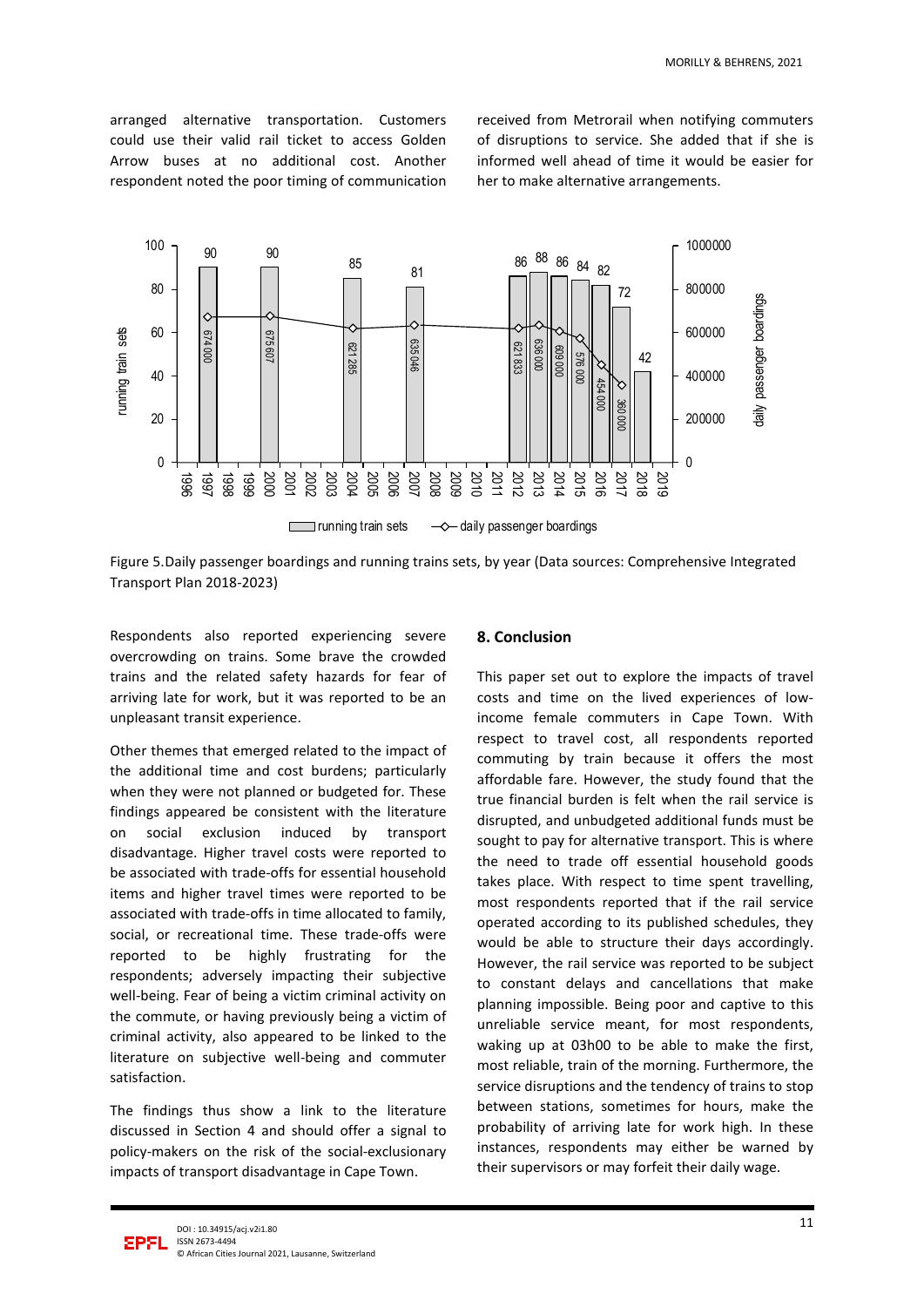Reflecting on the link between 'transport disadvantage' and 'social exclusion' discussed in the earlier literature review, respondents reported experiencing all the criteria for transport disadvantage identified in figure 1: fear of crime; no information; high cost of fares; poor public transport services; and no car. These experiences of transport disadvantage, together with their 'social disadvantage' as women with low wages and low skills levels, interact to render them 'transport poor'. Given their reported constrained access to, and constrained participation in, activities, it is suggested that the respondents are at risk of social exclusion.

Transport policy thus has a place in social policy and the findings of this study suggest that the most appropriate policy response to transport-related social exclusion in the city would be to address the breakdown in the passenger rail service as a matter of urgency.

#### **References**

- Aivinhenyo, I., & Zuidgeest, M. (2019). Transport equity in low income societies: Affordability impact on destination accessibility measures. In Lucas, K., Martens, K., Di Ciommo, F. & Dupont-Kieffer, A. (eds), Measuring Transport Equity, Elsevier, New York. https://doi.org/10.1016/b978-0-12-814818- 1.00007-x
- Behrens, R., Dodgen, S., Fusire, T. & Mukhuba, T. (2018). Passenger satisfaction with minibus-taxi feeder services at the Mitchells Plain public transport interchange in Cape Town, Proceedings of the 37th Southern African Transport Conference, Pretoria, South Africa. http://hdl.handle.net/2263/69566 (Accessed February 2019).
- Behrens, R. & Venter, C. (2006). Unravelling travel costs: Towards improved data collection and transport expenditure policy indicators, Proceedings of the 25th Southern African Transport Conference, Pretoria, South Africa. <http://hdl.handle.net/2263/6105> (Accessed February 2019).
- Behrens, R., & Wilkinson, P. (2003). Housing and public passenger transport policy and planning in South African cities: a problematic relationship. In: Harrison, P., Huchzemeyer, M., & Mayekiso, M. (eds.), Confronting Fragmentation: Housing and Urban Development in a Democratising Society Cape Town, University of Cape Town Press, Cape Town. ISBN: 978-1919713731
- Bryceson, D. (2009). Roadmapping Development and Poverty Alleviation: Transport and the Millennium Development Goals in Africa. In Grieco, G., Ndulo, M., Bryceson, D., Porter, G., & McCray, T. Africa, Transport and the Millennium Development Goals: Achieving an Internationally Set Agenda. Cambridge Scholar Publishing, Newcastle upon

Tyne, 1-24. ISBN: 978-1443813006. https://www.academia.edu/9337420/Roadmappin g\_Development\_and\_Poverty\_Alleviation\_Transpo rt\_and\_the\_Millennium\_Development\_Goals\_in\_A frica (Accessed February 2019)

- Bryceson, D.F., & Howe, J. (1993). Rural household transport in Africa: reducing the burden on women? World Development, 21 (11), 1715 – 1728. https://doi.org/10.1016/0305- 750x(93)90079-o
- Church, A., Frost, M., & Sullivan, K. (2000). Transport and social exclusion in London. Transport Policy, 7 (3), 195 – 205. https://doi.org/10.1016/s0967- 070x(00)00024-x
- City of Cape Town. (2015a). Transport Development Index: A baseline understanding of the state of transport in Cape Town. [https://www.tda.gov.za/docs/categories/1396/UIT](https://www.tda.gov.za/docs/categories/1396/UITP_TDI_%20Presentation.pdf) [P\\_TDI\\_%20Presentation.pdf](https://www.tda.gov.za/docs/categories/1396/UITP_TDI_%20Presentation.pdf) (accessed 26 February 2019).
- City of Cape Town. (2015b). Comprehensive Integrated Transport Plan (CITP): 2015 Review. Cape Town. https://tdacontenthubfunctions.azurewebsites.net /Document/57 (Accessed February 2019).
- City of Cape Town. (2018). Comprehensive Integrated Transport Plan (CITP): 2018 Review. Cape Town. [http://resource.capetown.gov.za/documentcentre](http://resource.capetown.gov.za/documentcentre/Documents/City%20strategies,%20plans%20a) [/Documents/City%20strategies,%20plans%20an](http://resource.capetown.gov.za/documentcentre/Documents/City%20strategies,%20plans%20a)d% 20frameworks/Comprehensive%20Integrated%20T ransport%20Plan.pdf (Accessed 26 February 2019).
- Currie, G., & Stanley, J. (2007). No way to go: Transport and social disadvantage in Australian communities, Monash University ePress, Melbourne, Australia. ISBN: 978-1925495980
- Currie, G., Richardson, T., Smyth, P., Vella-Brodrick, D., Hine, J., Lucas, K., Stanley, J., Morris, J., Kinnear, R., & Stanley, J. (2009). Investigating links between transport disadvantage, social exclusion and wellbeing in Melbourne - Preliminary results. Transport Policy, 16(3), 97 – 105. https://doi.org/10.1016/j.tranpol.2009.02.002
- Delbosc, A., & Currie, G. (2011). The spatial context of transport disadvantage, social exclusion and wellbeing. Journal of Transport Geography, 19(6), 1130  $-$  1137.

https://doi.org/10.1016/j.jtrangeo.2011.04.005 Department of Transport. (1996). White Paper on National

Transport Policy. Pretoria. https://www.gov.za/documents/nationaltransport-policy-white-paper (Accessed 27 February 2019).

- Ettema, D., Gärling, T., Olsson, L. E., & Friman, M. (2010). Out-of-home activities, daily travel, and subjective well-being. Transportation Research Part A: Policy and Practice, 44(9), 723–732. https://doi.org/10.1016/j.tra.2010.07.005
- Friman, M., Gärling, T., Ettema, D., & Olsson, L.E. (2017). How does travel affect emotional well-being and life satisfaction? Transportation Research Part A: Policy and Practice, 106, 170 – 180. https://doi.org/10.1016/j.tra.2017.09.024
- Kamruzzaman, M., Yigitcanlar, T., Yang, J., & Mohamed, M. (2016). Measures of Transport-Related Social